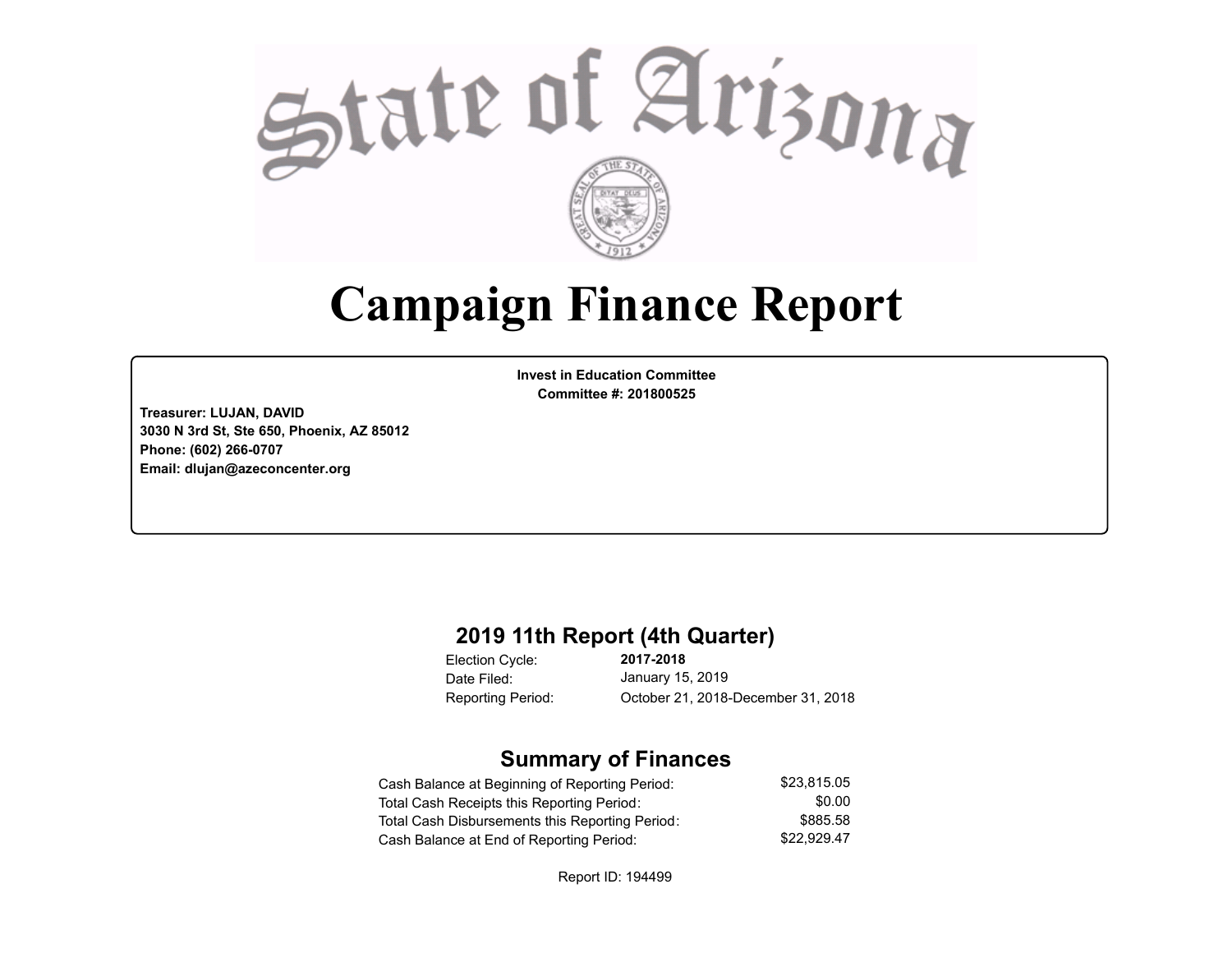# Covers 10/21/2018 to 12/31/2018

### **Summary of Activity** Filed on 01/15/2019

| <b>Income</b>                                    | <b>Schedule</b> | <b>This Period</b> |        |        |                      |
|--------------------------------------------------|-----------------|--------------------|--------|--------|----------------------|
|                                                  |                 | Cash               | Other  | Total  | <b>Total to Date</b> |
| Personal and Family Contributions                | C1              | \$0.00             | \$0.00 | \$0.00 | \$0.00               |
| Individual Contributions                         | C <sub>2</sub>  | \$0.00             | \$0.00 | \$0.00 | \$1,620.00           |
| <b>Contributions from Political Committees</b>   | C3a,b,c         | \$0.00             | \$0.00 | \$0.00 | \$0.00               |
| <b>Business Contributions</b>                    | C4a.b.c         | \$0.00             | \$0.00 | \$0.00 | \$2,393,570.91       |
| <b>Small Contributions</b>                       | C <sub>5</sub>  | \$0.00             | \$0.00 | \$0.00 | \$1,597.25           |
| <b>CCEC Funding and Matching</b>                 | C <sub>6</sub>  | \$0.00             | \$0.00 | \$0.00 | \$0.00               |
| <b>Qualifying Contributions</b>                  | C <sub>7</sub>  | \$0.00             | \$0.00 | \$0.00 | \$0.00               |
| Loans Made to this Committee                     | l 1             | \$0.00             | \$0.00 | \$0.00 | \$0.00               |
| Other Receipts, including Interest and Dividends | R <sub>1</sub>  | \$0.00             | \$0.00 | \$0.00 | \$0.00               |
| <b>Transfers from Other Committees</b>           | Τ1              | \$0.00             | \$0.00 | \$0.00 | \$0.00               |
| Cash Surplus from Previous Committee             | S <sub>1</sub>  | \$0.00             | \$0.00 | \$0.00 | \$0.00               |
| <b>Total Income</b>                              |                 | \$0.00             | \$0.00 | \$0.00 | \$2.396.788.16       |

| <b>Expenditures</b>                            | <b>Schedule</b> | <b>This Period</b> |        | <b>Total to Date</b> |                |
|------------------------------------------------|-----------------|--------------------|--------|----------------------|----------------|
|                                                |                 | Cash               | Other  | Total                |                |
| <b>Operating Expenses</b>                      | E1              | \$885.58           | \$0.00 | \$885.58             | \$2,187,057.57 |
| Independent & Ballot Measure Expenditures      | E2a,b,c         | \$0.00             | \$0.00 | \$0.00               | \$0.00         |
| Contributions to Committees/Businesses         | E3a -E3f        | \$0.00             | \$0.00 | \$0.00               | \$89,924.73    |
| Small Expenses                                 | E4              | \$0.00             | \$0.00 | \$0.00               | \$0.00         |
| <b>Transfers to Other Committees</b>           | T <sub>1</sub>  | \$0.00             | \$0.00 | \$0.00               | \$0.00         |
| Loans Made by This Committee                   | L2              | \$0.00             | \$0.00 | \$0.00               | \$0.00         |
| Expenditure of In-Kind Contributions           | C <sub>8</sub>  | \$0.00             | \$0.00 | \$0.00               | \$96,876.39    |
| Disposal of Surplus Cash                       | S <sub>1</sub>  | \$0.00             | \$0.00 | \$0.00               | \$0.00         |
| <b>Total Expenditures</b>                      |                 | \$885.58           | \$0.00 | \$885.58             | \$2,373,858.69 |
| <b>Bill Payments for Previous Expenditures</b> | D <sub>1</sub>  | \$0.00             |        | \$0.00               | \$0.00         |
| <b>Total Cash Disbursed</b>                    |                 | \$885.58           |        |                      |                |